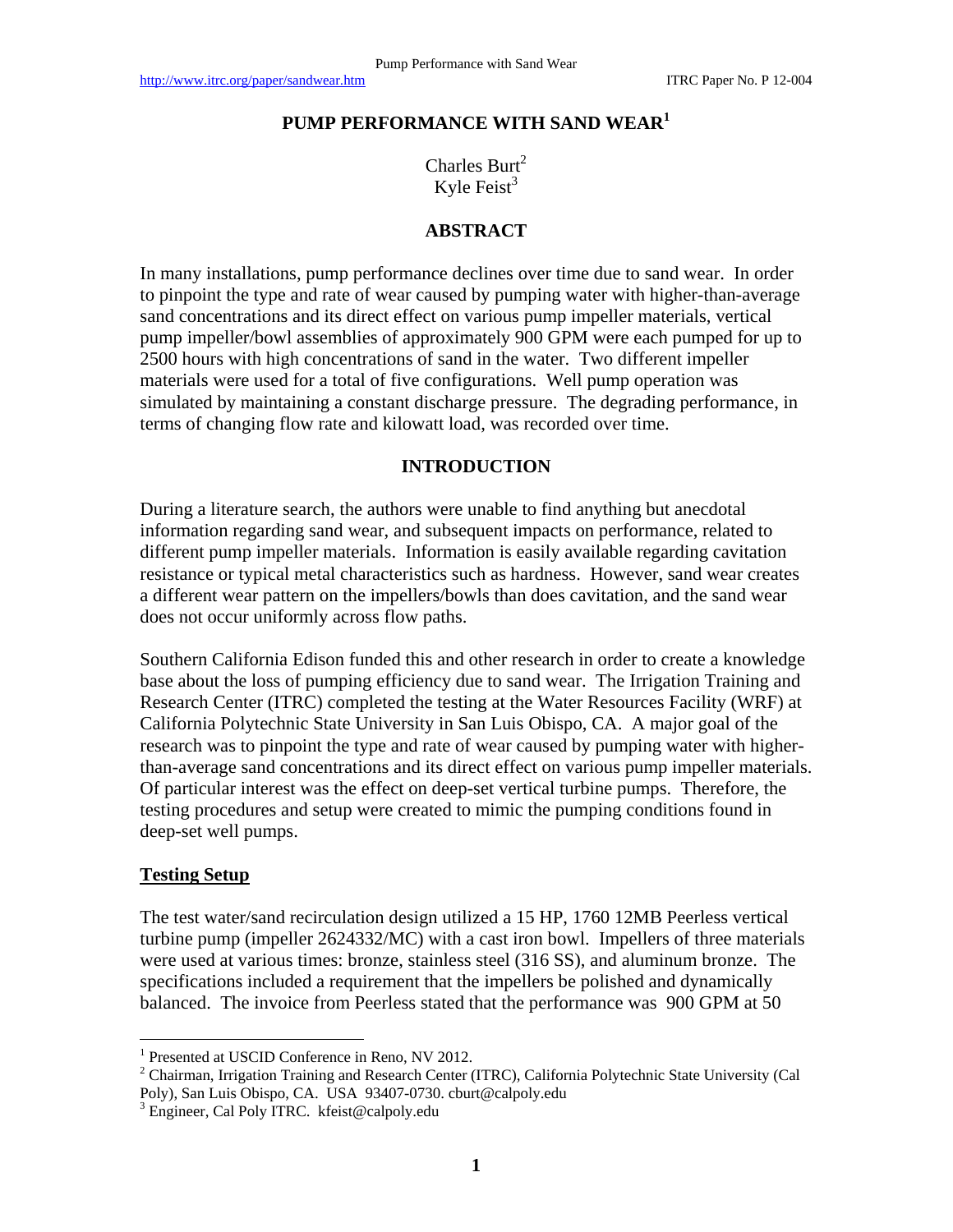

feet TDH with an bowl/impeller efficiency of 81.2% and included a performance curve (see Figure 1).

Figure 1. Peerless 12 MB Pump Performance Curve Supplied with Invoice from Peerless

The initial water flow rate was approximately 900 GPM. The target discharge pressure (which was maintained at all times, simulating a fairly constant elevation lift in a well), was about 20 PSI.

The pump was placed in an 18" diameter pump sump. The pump discharged into a 6 inch pipe. Figure 2 illustrates the relative location and description of the test's pertinent hardware.



Figure 2. Testing Layout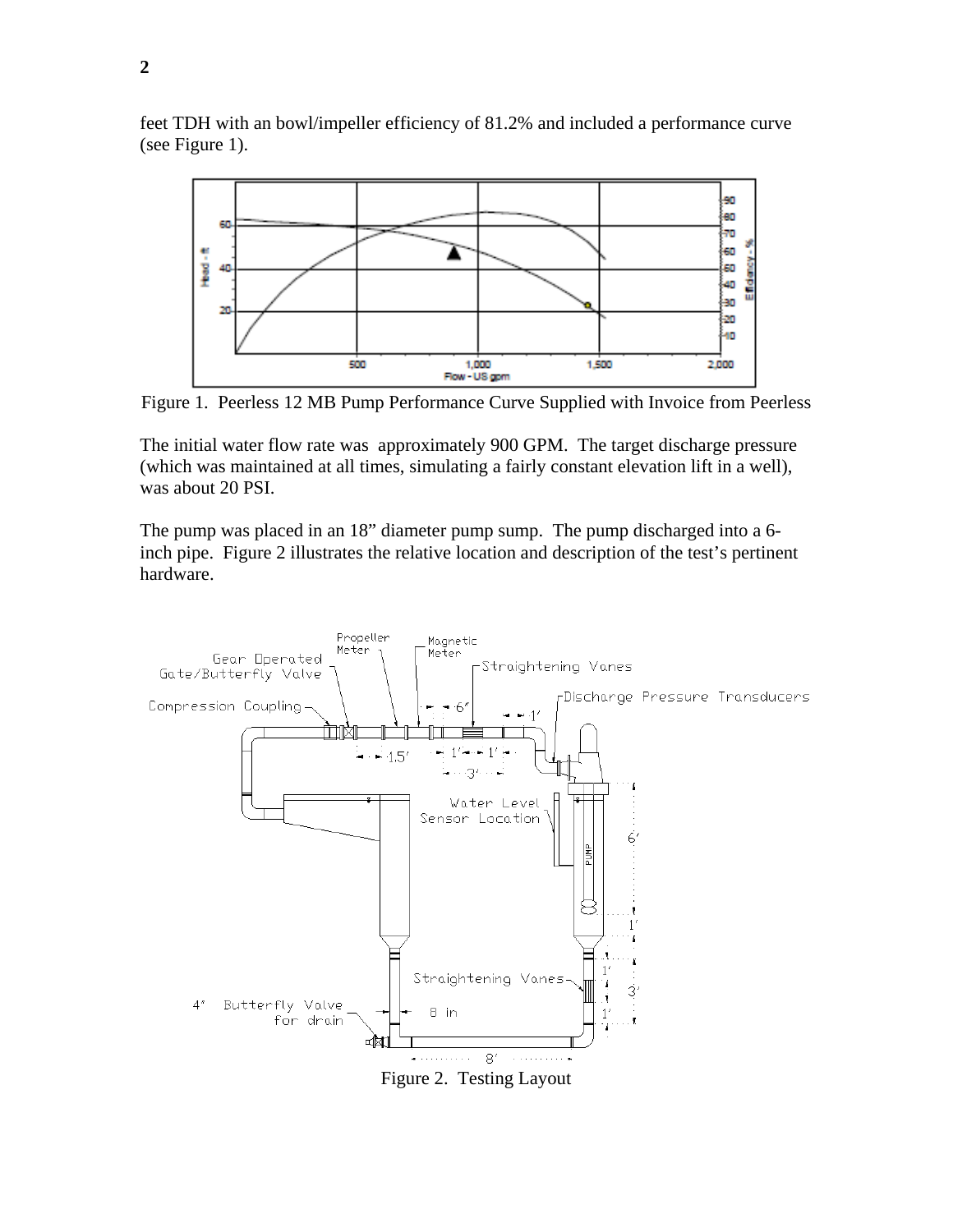# **Datalogging**

All relevant data was logged on a half-hour basis via a Programmable Logic Controller (PLC) as well as daily hand-written logs. A Control Microsystems SCADAPack350 was installed to receive data from the following items and their respective uses:

- 1. KPSI 0-30 PSI Pressure Transducers (2): Monitoring pump discharge pressures
- 2. Seametrics AG2000: Monitoring pump flow rates and volumes
- 3. McCrometer McPropeller: Monitoring pump flow rates and volumes
- 4. Endress + Hauser 0-10 ft Water Level Sensors (2): Monitoring pump sump water levels
- 5. Shark 100 meter: Monitoring pump motor electric inputs (HP, volts, amps)

# **Testing Configurations**

A total of five test configurations were used to compare three impeller materials at various sand concentrations. The details of each configuration are laid out in Table 1.

|                |                           |                              | Sand<br>Concentration |
|----------------|---------------------------|------------------------------|-----------------------|
| Test #         | Impeller Type             | Bowl Type                    | (ppm)                 |
| $1*$           | Bronze (New)              | Cast Iron (New)              | <b>200</b>            |
| 2              | Bronze (New)              | Cast Iron (New)              | 1000                  |
| 3              | Bronze (Used from Test 1) | Cast Iron (Used from Test 1) | 5000                  |
| $\overline{4}$ | NiAl-Bronze (New)         | Cast Iron (New)              | 5000                  |
| $5**$          | Stainless Steel (New)     | Cast Iron (New)              | 5000                  |

| Table 1. Test Configurations |  |
|------------------------------|--|
|------------------------------|--|

\* Test #1 was ended early because the wear occurred very slowly. The impeller and bowl combination was reused at a higher sand concentration in Test #3.

\*\* Test #5 was terminated almost immediately because of the poor performance of the new impellers.

# **Pre-Test**

The pump and system were set to allow each impeller and bowl combination to begin each test at peak efficiency. To determine this, a complete pump curve (flow rate vs. TDH) was developed at the beginning of each test. The impeller height was also adjusted to obtain the maximum efficiency.

A preliminary test was undertaken to find the optimum impeller height. An impeller height of 0.1875 inches above the bowl bottom proved to be the most efficient position. This impeller height was applied to each impeller and bowl combination.

Next, each impeller and bowl combination was run through an eighteen-point pump curve test to find the optimum point on the pump curve. As shown in Figure 3, Test #2 was started with a flow rate of 940 GPM at a *target discharge pressure* of **22 PSI**, resulting in a 68.5% wire-to-water overall pump efficiency. Neglecting shaft horsepower and bearing losses, and assuming a 90% motor efficiency, the approximate peak bowl/impeller efficiency was 76.1% Three more (for a total of four per test) of these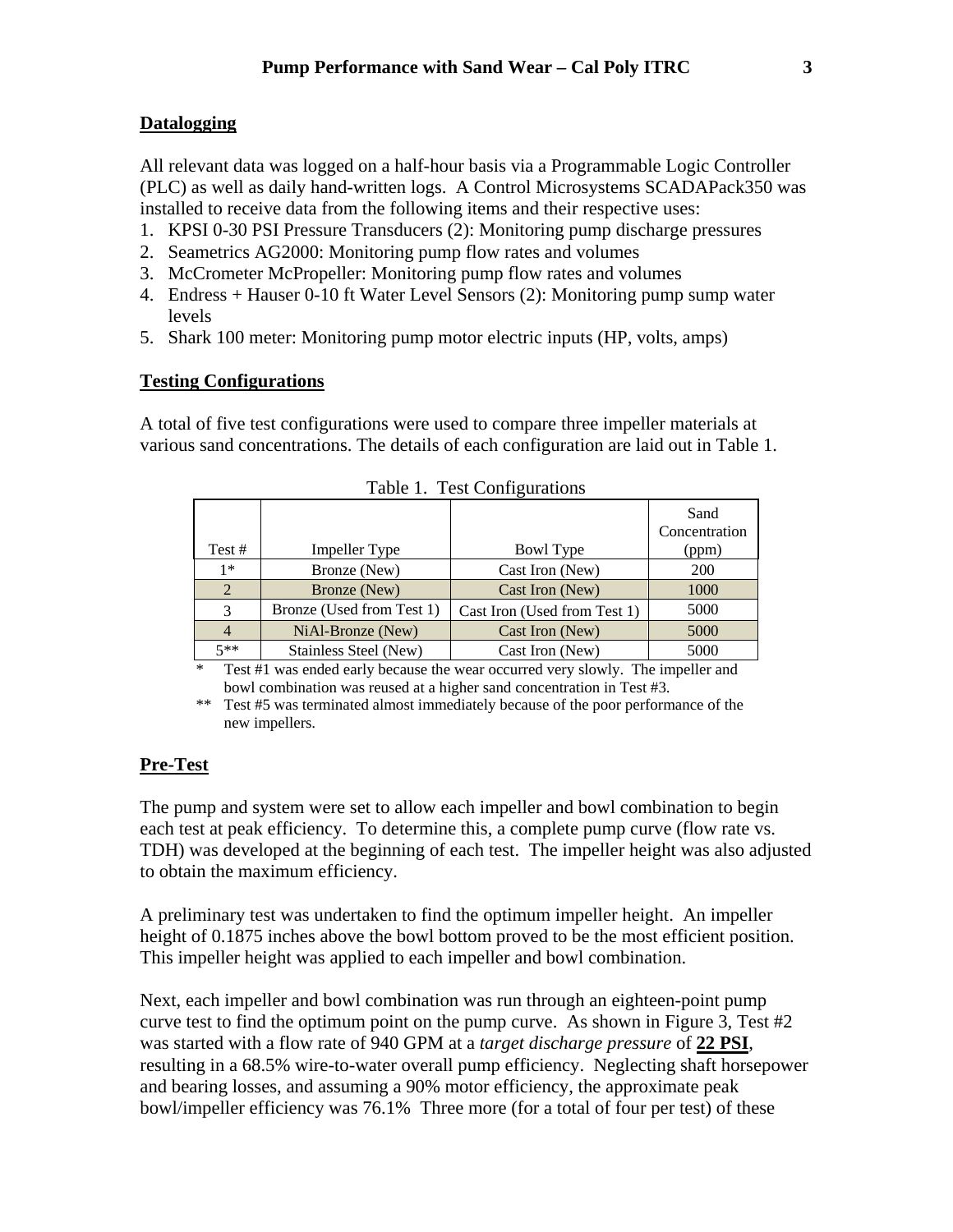pump and TDH curves were recorded throughout each test's duration, with the final pump curve taken directly before the bowl and impeller were removed.

|                |       |                   |          |        |        | <b>Dist to</b> |          |          |                  |              |            |          |         |            |            |         |              |
|----------------|-------|-------------------|----------|--------|--------|----------------|----------|----------|------------------|--------------|------------|----------|---------|------------|------------|---------|--------------|
|                |       |                   | Pressure |        | Dist.  | <b>WL</b>      |          |          |                  |              |            |          |         |            |            |         |              |
|                |       |                   | gauge    |        | Trans. | from           |          |          | Avg              | <b>Minor</b> |            |          |         |            |            |         |              |
|                |       | Target Q Actual Q | Disch. P | Input  | To WL  | Trans.         |          |          | Disch P, losses, |              |            |          |         |            |            | W-W Eff | Pump Eff     |
| Test#          | (gpm) | (gpm)             | (psi)    | kW     | (in)   | ft             | P1 (psi) | P2 (psi) | ft               | ft           | $WL1$ (ft) | WL2 (ft) | TDH, ft | <b>WHP</b> | <b>IHP</b> | (% )    | (less motor) |
| 1              | 520   | 523.7             | 27       | 11.45  | 9      | 0.8            | 27.37    | 27.32    | 63.2             | 0.9          | $-0.65$    | $-0.72$  | 64.8    | 8.57       | 15.35      | 55.81   | 62.0         |
| $\overline{2}$ | 560   | 562               | 26.8     | 11.515 | 9.5    | 0.8            | 27.17    | 27.1     | 62.7             | 1.0          | $-0.7$     | $-0.76$  | 64.5    | 9.15       | 15.44      | 59.27   | 65.9         |
| 3              | 600   | 605               | 26.2     | 11.935 | 9.7    | 0.8            | 26.86    | 26.79    | 62.0             | 1.1          | $-0.74$    | $-0.8$   | 63.9    | 9.77       | 16.00      | 61.04   | 67.8         |
| 4              | 640   | 640               | 26       | 12.23  | 10.1   | 0.8            | 26.6     | 26.4     | 61.2             | 1.3          | $-0.77$    | 0.83     | 63.3    | 10.24      | 16.39      | 62.44   | 69.4         |
| 5              | 680   | 678               | 25       | 12.57  | 10.6   | 0.9            | 26.25    | 26.25    | 60.6             | 1.4          | $-0.8$     | $-0.9$   | 63.0    | 10.78      | 16.85      | 63.97   | 71.1         |
| 6              | 720   | 723               | 24.5     | 13     | 11.2   | 0.9            | 25.65    | 25.7     | 59.3             | 1.6          | $-0.88$    | $-0.95$  | 61.9    | 11.30      | 17.43      | 64.83   | 72.0         |
| $\overline{7}$ | 760   | 764               | 23.5     | 13.3   | 12     | 1.0            | 25.2     | 25.14    | 58.1             | 1.8          | $-0.9$     | $-0.97$  | 61.0    | 11.76      | 17.83      | 65.98   | 73.3         |
| 8              | 800   | 803               | 23       | 13.59  | 12.5   | 1.0            | 24.55    | 24.59    | 56.8             | 2.0          | $-0.98$    | $-1.02$  | 59.8    | 12.13      | 18.22      | 66.58   | 74.0         |
| 9              | 840   | 838               | 22.3     | 13.82  | 12.9   | 1.1            | 24.08    | 24.1     | 55.6             | 2.2          | $-1$       | $-1.1$   | 58.9    | 12.47      | 18.53      | 67.30   | 74.8         |
| 10             | 880   | 884               | 21.5     | 14.09  | 13.5   | 1.1            | 23.28    | 23.3     | 53.8             | 2.4          | $-1.06$    | $-1.12$  | 57.4    | 12.81      | 18.89      | 67.81   | 75.3         |
| 11             | 920   | 924               | 20.2     | 14.25  | 14     | 1.2            | 22.65    | 22.6     | 52.3             | 2.7          | $-1.1$     | $-1.17$  | 56.1    | 13.09      | 19.10      | 68.53   | 76.1         |
| 12             | 960   | 962               | 19.5     | 14.43  | 15     | 1.3            | 21.8     | 21.8     | 50.4             | 2.9          | $-1.17$    | $-1.22$  | 54.5    | 13.24      | 19.34      | 68.45   | 76.1         |
| 13             | 1000  | 1001              | 18.5     | 14.61  | 15.9   | 1.3            | 20.97    | 21.01    | 48.5             | 3.1          | $-1.26$    | $-1.3$   | 52.9    | 13.38      | 19.58      | 68.34   | 75.9         |
| 14             | 1040  | 1044              | 17       | 14.79  | 16.5   | 1.4            | 20.01    | 20.05    | 46.3             | 3.4          | $-1.31$    | $-1.39$  | 51.1    | 13.46      | 19.83      | 67.89   | 75.4         |
| 15             | 1080  | 1076              | 16.3     | 14.8   | 17     | 1.4            | 19.15    | 19.2     | 44.3             | 3.6          | $-1.4$     | $-1.46$  | 49.3    | 13.40      | 19.84      | 67.57   | 75.1         |
| 16             | 1120  | 1110              | 15.3     | 14.83  | 17.5   | 1.5            | 18.3     | 18.5     | 42.5             | 3.9          | $-1.5$     | $-1.53$  | 47.8    | 13.40      | 19.88      | 67.42   | 74.9         |
| 17             | 1160  | 1158              | 14       | 14.90  | 19.5   | 1.6            | 17.3     | 17.2     | 39.8             | 4.2          | $-1.52$    | $-1.53$  | 45.7    | 13.35      | 19.97      | 66.86   | 74.3         |
| 18             | 1200  | 1200              | 12.5     | 14.85  | 20     | 1.7            | 16.25    | 16.2     | 37.5             | 4.5          | $-1.66$    | $-1.71$  | 43.7    | 13.23      | 19.91      | 66.45   | 73.8         |

Table 2. Pump and TDH Table, from Test #2



Figure 3. Pump and TDH Curve Chart, from the Beginning of Test #2

A comparison of Figures 1 and 3 shows some difference in terms of the location and magnitude of peak efficiency.

# **Procedure**

Two characteristics of the system were maintained throughout each individual test: pump discharge pressure and sand concentration. As noted earlier, the test was designed to mimic pumping characteristics found in wells. In most instances, the static lift and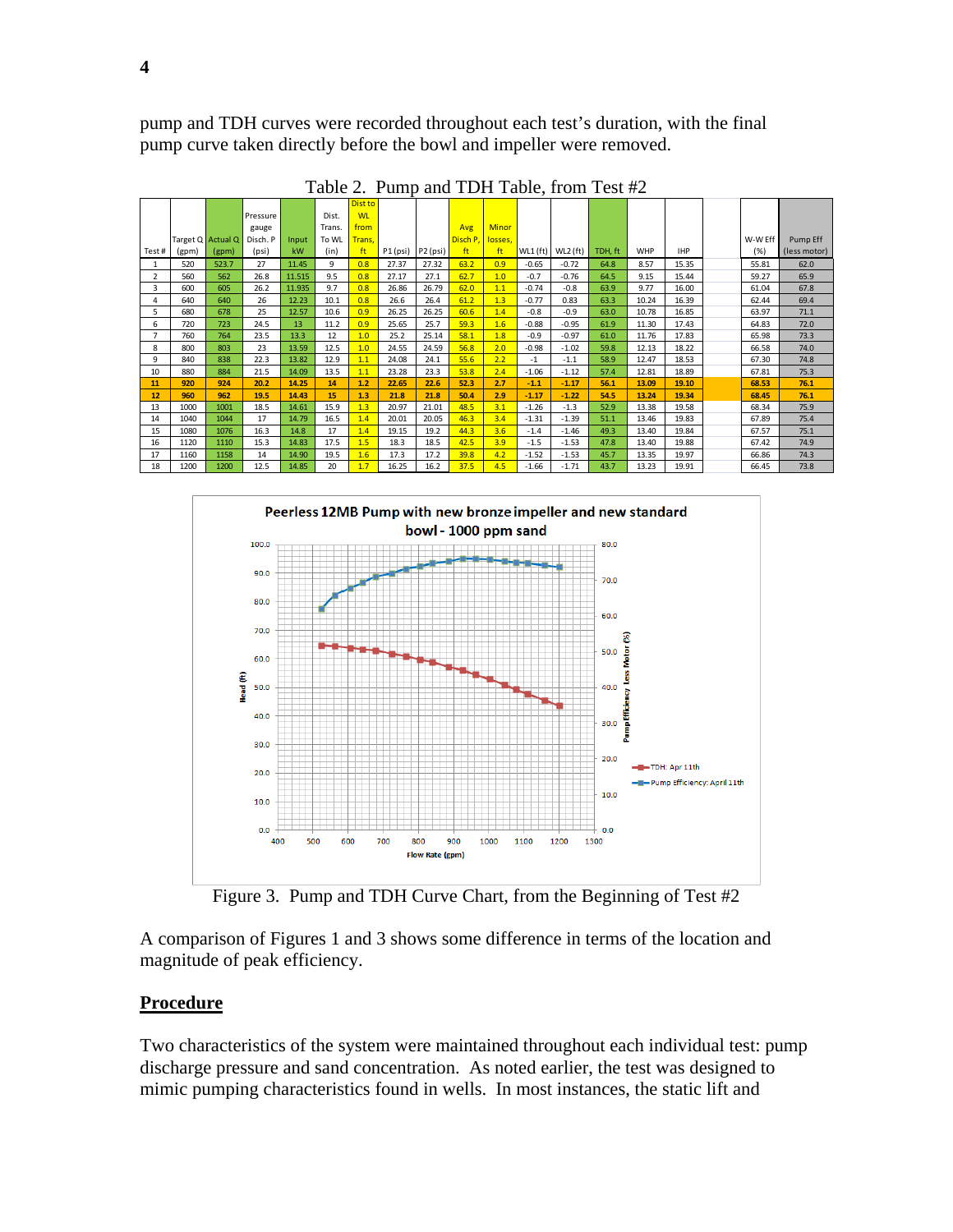drawdown on well pumps makes up a large percentage of the total dynamic head (TDH). Thus, a deep well pump's TDH will remain relatively constant throughout considerable flow rate changes due to sand wear, as the change in velocity head and friction loss are still only a small fraction of the TDH requirement. Instead of having a deep lift, this test simulated the same condition by imposing a constant discharge pressure.

Pressure*.* To more closely imitate this environment, the pump discharge pressure was monitored five times per week and re-adjusted if necessary to maintain the target pressure within  $+/-0.1$  PSI.

Sand Concentration. Maintaining the circulating sand concentration through weekly sampling was a priority throughout the testing. Samples were extracted by utilizing a nylon sock at the end of the open discharge, which passed the complete flow rate for a given duration. The duration of the sampling was less than the recirculation time of sand through the system. It was also limited by an effort to obtain a manageable sample mass at higher sand concentrations. At 5000 ppm, the sample duration was shortest, at 4 seconds.

Silica sand was added if necessary to maintain the target concentration +/-5%. A log of sand additions and drainage recoveries was kept throughout the testing.

Changing Impellers. Every time a new impeller was used, a new bowl was also used.

Stainless Steel Impeller. The stainless steel impeller's initial performance is shown in Figure 4. It can be seen that the approximate bowl efficiency is below 70%, and the TDH is lower than stated in Figure 1. This is even though the published information indicates a performance similar to what is seen in Figure 3. When Peerless Pump was contacted, the company response was that such is the nature of stainless steel impellers. Because the initial results with stainless steel were so poor, it was decided that there was no point in testing a product that started so poorly.



Figure 4. New Peerless Stainless Steel Impeller Performance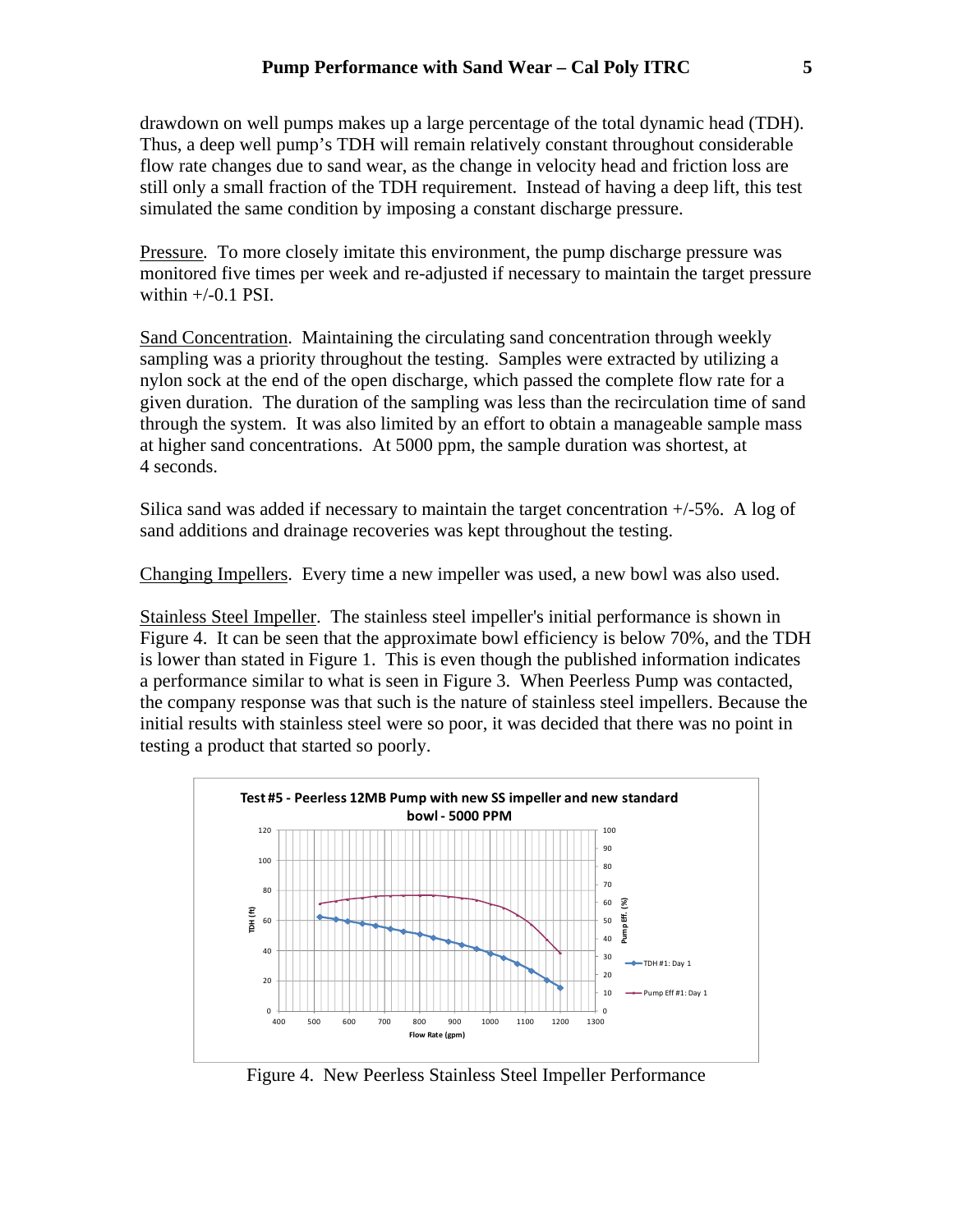#### **RESULTS**

After testing, the recorded data was plotted to compare wear rates and extents for each test. Figure 5 illustrates the percent reduction in flow rate in relation to the hours of operation at different sand concentrations.



Figure 5. Wear Rates and Extents of Each Test

#### **Material Wear**

The change in weights and geometries of the bowls and impellers were taken after Tests #2-5 to further describe the margin and type of wear caused by sand. Table 3 highlights these changes; larger changes in either geometry or weight are categorized by a **bold** number. As seen in Table 3, there are considerable weight and geometric changes to both the bowls and impellers.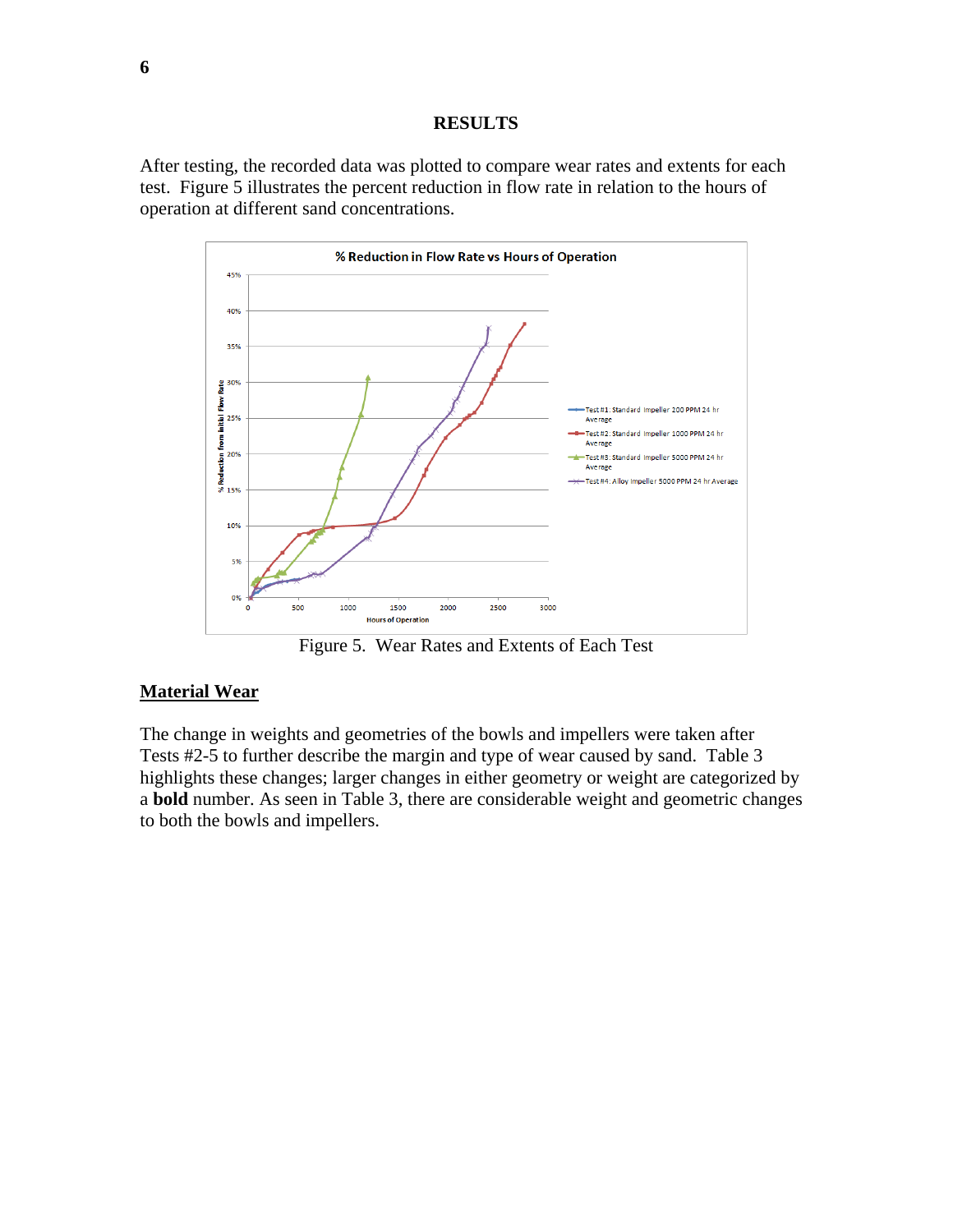|                                        | Test #2           |                   |          |               | Test #3                 |          |                 | Test #4                 |          |            | Test #5             |        |  |
|----------------------------------------|-------------------|-------------------|----------|---------------|-------------------------|----------|-----------------|-------------------------|----------|------------|---------------------|--------|--|
|                                        |                   | <b>Bronze</b>     |          | <b>Bronze</b> | <b>Bronze</b>           |          |                 |                         |          |            |                     |        |  |
|                                        |                   | Worn              |          | Worn          | Worn                    |          |                 |                         |          |            |                     |        |  |
|                                        |                   | Impeller#2        |          |               | Impeller #1 Impeller #1 |          |                 | #3: B-Ni-Al #3: B-Ni-Al |          | #4: SS     | #4: SS              |        |  |
|                                        | <b>Bronze New</b> | <b>After Test</b> |          | <b>Before</b> | <b>After Test</b>       |          | <b>New</b>      | Worn                    |          | <b>New</b> | Worn                | %      |  |
| Point of Measurement                   | Impeller#2        | #2                | % Change | Test #3       | #3                      | % Change | <b>Impeller</b> | Impeller                | % Change | Impeller   | <b>Impeller</b>     | Change |  |
| Weight (lb)                            | 10.95             | 9.66              | $-12%$   | 10.87         | 9.645                   | $-11%$   | 11.64           | 9.35                    | 20%      | 33.48      |                     |        |  |
| Perimeter Vertical Vane Thickness (in) |                   |                   |          |               |                         |          |                 |                         |          |            |                     |        |  |
| 1                                      | 0.103             | 0.066             | $-36%$   | 0.144         | 0.15                    | 4%       | 0.09            | 0.056                   | 38%      | 0.14       |                     |        |  |
| $\overline{2}$                         | 0.081             | 0.08              | $-1%$    | 0.145         | 0.14                    | $-3%$    | 0.09            | 0.057                   | 37%      | 0.18       |                     |        |  |
| $\overline{\mathbf{3}}$                | 0.77              | 0.09              | $-88%$   | 0.161         | 0.136                   | $-16%$   | 0.09            | 0.0545                  | 39%      | 0.18       |                     |        |  |
| 4                                      | 0.77              | 0.06              | $-92%$   | 0.14          | 0.138                   | $-1%$    | 0.087           | 0.0525                  | 40%      | 0.18       |                     |        |  |
| 5                                      | 0.76              | 0.07              | $-91%$   | 0.151         | 0.142                   | $-6%$    | 0.093           | 0.051                   | 45%      | 0.17       |                     |        |  |
| 6                                      | 0.116             | 0.08              | $-31%$   | 0.143         | 0.139                   | $-3%$    | 0.089           | 0.061                   | 31%      | 0.16       |                     |        |  |
| Interior Vertical Vane Thickness (in)  |                   |                   |          |               |                         |          |                 |                         |          |            |                     |        |  |
| 1                                      | 0.112             | 0.23              | 105%     | 0.16          | 0.154                   | $-4%$    | 0.1             | 0.252                   | $-152%$  | 0.18       |                     |        |  |
| 2                                      | 0.113             | 0.21              | 86%      | 0.147         | 0.18                    | 22%      | 0.11            | 0.261                   | $-137%$  | 0.17       |                     |        |  |
| $\overline{\mathbf{3}}$                | 0.11              | 0.22              | 100%     | 0.16          | 0.195                   | 22%      | 0.11            | 0.254                   | $-131%$  | 0.17       |                     |        |  |
| 4                                      | 0.109             | 0.23              | 111%     | 0.148         | 0.2                     | 35%      | 0.07            | 0.244                   | $-249%$  | 0.17       |                     |        |  |
| 5                                      | 0.107             | 0.24              | 124%     | 0.149         | 0.192                   | 29%      | 0.1             | 0.234                   | $-134%$  | 0.17       |                     |        |  |
| 6                                      | 0.113             | 0.23              | 104%     | 0.144         | 0.2                     | 39%      | 0.09            | 0.251                   | $-179%$  | 0.18       |                     |        |  |
| <b>Wear Ring Thickness (in)</b>        | 0.373             | 0.347             | $-7%$    | 0.373         | 0.364                   | $-2%$    | 0.375           | 0.359                   | 4%       | 0.36       |                     |        |  |
| <b>Bottom Flange Thickness (in)</b>    | 0.138             | 0.1295            | $-6%$    | 0.157         | 0.143                   | $-9%$    | 0.14            | 0.124                   | 11%      | 0.16       |                     |        |  |
| Top Flange Thickness (in)              | 0.161             | 0.1395            | $-13%$   | 0.152         | 0.138                   | $-9%$    | 0.184           | 0.135                   | 27%      | 0.15       |                     |        |  |
|                                        |                   |                   |          |               |                         |          |                 |                         |          |            |                     |        |  |
|                                        |                   |                   |          | Bowl #1:      |                         |          |                 |                         |          |            |                     |        |  |
|                                        |                   | Bowl #2:          |          | Worn          | <b>Bowl#1:</b>          |          |                 | Bowl #3:                |          |            | Bowl #4:            |        |  |
|                                        | Bowl #2:          | <b>Worn After</b> |          | <b>Before</b> | <b>Worn After</b>       |          | Bowl #3:        | <b>Worn After</b>       |          |            | Bowl #4: Worn After |        |  |
| <b>Description</b>                     | <b>New</b>        | Test #2           | % Change | Test #3       | Test#3                  | % Change | <b>New</b>      | Test #4                 | % Change | <b>New</b> | Test #4             |        |  |
| Weight (lb)                            | 120.29            | 107.13            | $-10.9%$ | 122.81        | 111.65                  | $-9.09%$ | 114.82          | 103.11                  | $-10.2%$ | 129.55     |                     |        |  |

|  | Table 3. Dimensions and Weights of Impellers and Bowls |  |  |  |  |  |
|--|--------------------------------------------------------|--|--|--|--|--|
|--|--------------------------------------------------------|--|--|--|--|--|

# **Costs**

The costs of various options for this particular pump are provided in Table 4.

|                             |                                               |          | % cost         |
|-----------------------------|-----------------------------------------------|----------|----------------|
|                             |                                               |          | increase above |
| Item                        | Subitem(s)                                    | Cost, \$ | base unit      |
| Pump assembly               | 9,974                                         |          |                |
|                             |                                               |          |                |
|                             | Extra 2' length                               | 87       |                |
| Extra costs for spare parts | Extra bowl (no impeller)                      | 1,082    |                |
|                             | Spare bronze impeller (polished and balanced) | 807      |                |
|                             |                                               |          |                |
|                             | Polish and dynamically balance impeller       | 150      | 1.5%           |
|                             | Switch from bronze to 316 SS impeller         | 1,391    | 14%            |
| Additional costs for        | Switch from bronze to Ni Al bronze impeller   | 1,111    | 11%            |
| upgrades                    | Switch from cast iron to 316 SS bowl          | 10,110   | 101\%          |
|                             | Switch from cast iron to Ni Al bronze bowl    | 16,888   | 169%           |

|  | Table 4. Costs for Pump Options (not including tax and shipping) |  |
|--|------------------------------------------------------------------|--|
|  |                                                                  |  |